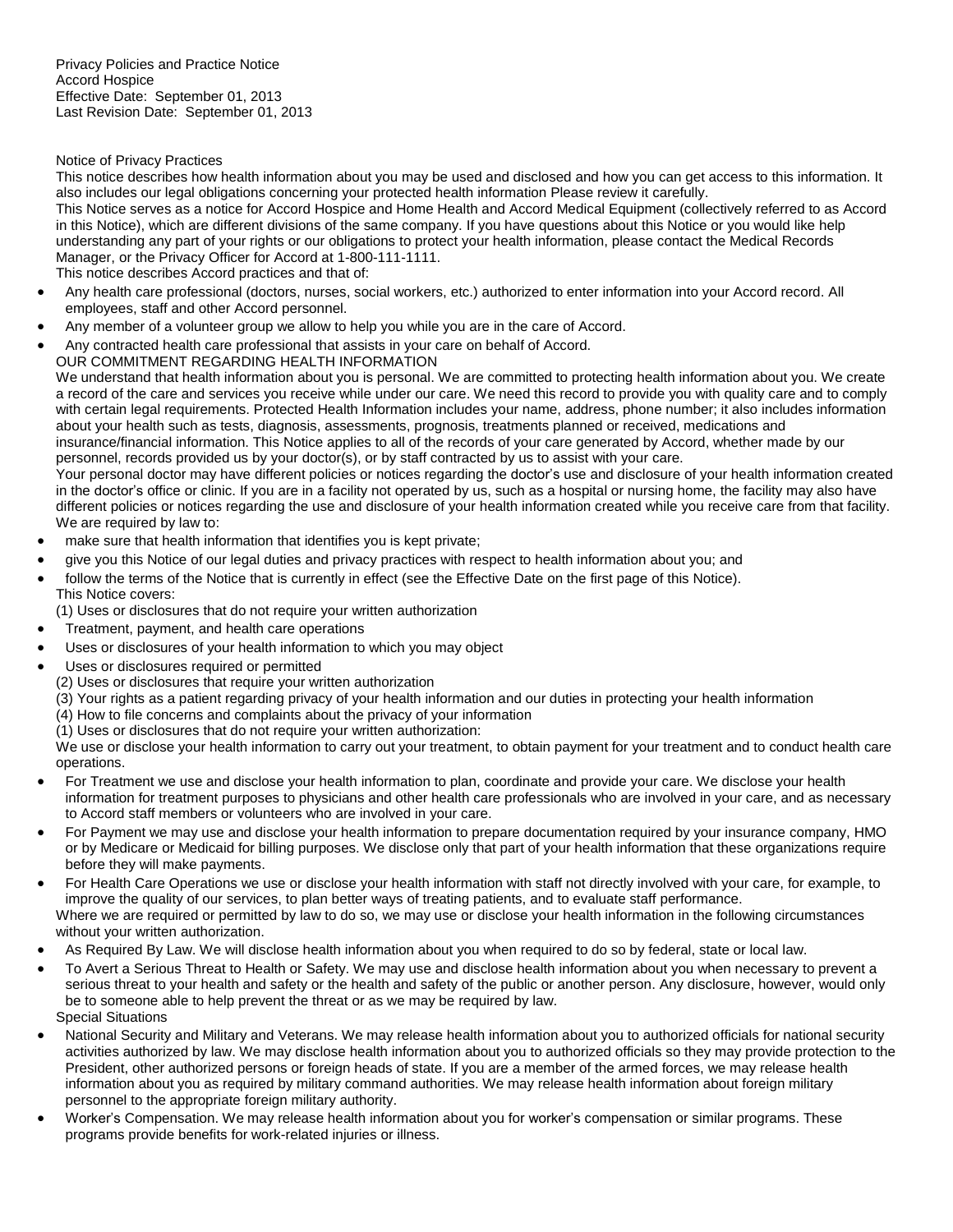- Public Health Risks. We may disclose health information about you for public health activities. These activities generally include, but are not limited to, the following:
- o to prevent or control disease, injury or disability;
- o to report deaths; to report child or elder abuse or neglect;
- $\circ$  to report elder exploitation; to report reactions to medications or problems with products; to notify people of recalls of products they may be using;
- $\circ$  to notify a person who may have been exposed to a disease or may be at risk for contracting or spreading a disease or condition;
- $\circ$  to notify the appropriate government authority if we believe a patient has been the victim of abuse, neglect or domestic violence. We will only make this disclosure if you agree or when required by law.
- Health Oversight Activities. We may disclose health information to a health oversight agency for activities authorized by law for audits, investigations, inspections, and licensure.
- Lawsuits and Disputes. If you are involved in a lawsuit, we may disclose health information about you in response to a court or administrative order; in response to a subpoena, discovery request or other lawful process by someone else other than you involved in the dispute.
- Law Enforcement. We may release health information if asked to do so by a law enforcement official when lawful:
- o In response to a court order, subpoena, summons or similar process;
- o To identify/ locate a suspect, fugitive, material witness, or missing person;
- $\circ$  About the victim of a crime if, under certain limited circumstances, we are unable to obtain the person's agreement;
- o About a death that may be the result of criminal conduct;
- o About criminal conduct at Accord; and In emergency circumstances to report a crime; the location of the crime or victims; or the identity, description or location of the person who committed the crime.
- Organ and Tissue Donation. If you are an organ donor, we may release health information to organizations that handle organ procurement for organ, eye or tissue transplantation or to an organ donation bank, as necessary to facilitate organ or tissue donation and transplantation.
- Coroners, Medical Examiners and Funeral Directors. We may release health information to a coroner or medical examiner. We may also release health information about patients of Accord to funeral directors as necessary to carry out their duties. The law does not require us to get your permission for the following uses. You may, however, ask us not to. You must ask us in writing.Write either "The Administrator" of the team serving you at the office address listed in your admissions packet, or the "Privacy Officer" at ADDRESS OF ACCORD ADMIN OFFICS or fax your request to (???)???-????.
- Treatment Alternatives and Health-Care Related Benefits and Services. We may use and disclose health information to tell you about or recommend possible treatment options or alternatives that may be of interest to you. For example: we may use your name and address to notify you and your family of support groups or other programs.
- Confirming our visits to your home or other appointments.
- Facility directories that allow phone information to be given to callers if you are currently located at an Accord care facility: your name, the location of our facility, your room number; and allow us to connect the caller to your room.
- Research. Under certain circumstances, we may use and disclose health information about you for research purposes. All research projects are subject to a special approval process. This process evaluates a proposed research project and its use of health information. We will ask for your specific permission if the researcher will have access to your name, address or other information that reveals who you are, or will be involved in your care with us.
- Informing family and friends. We may disclose your health information to family, friends, or caregivers who are involved in your care.
- Disaster Assistance/Relief Efforts. We may disclose health information about you to an entity assisting in a disaster relief effort so that your family can be notified about your condition, status and location.
- Fundraising Activities. We may use information about you to contact you in an effort to raise money for Haven. If you do not want Accord to contact you for fundraising efforts, you must notify the Development Department (Admin address here) in writing.
- Internet 'Cookies.' When you log onto our website, the software may collect data from your visit to identify what parts of our website you review. Accord does not review or separately store this information.
- (2) Uses or disclosures that require your written authorization:

Your written authorization, which you may revoke (in writing) at any time, is required if we use or disclose your health information for any other purpose. Such as:

- Marketing of goods or services to you.
- Our use of counselor and social worker process notes beyond treatment, payment, and health care operations. (3) Your rights as a patient regarding privacy of your health information and our duties in protecting your health information You have the following rights regarding health information we maintain about you:
- Right to Request Confidential Communications. To request that we communicate with you about medical or financial matters in a certain way or at a certain location. For example, you can ask that we only speak with you about your condition when no one else is in the room. To request confidential communications, you must make your request by calling 1-800-111-1111 or preferably in writing to: Privacy Officer, Accord, ADMIN ADDRESS HERE. We will not ask you the reason for your request. We are not required to agree to your request, but we will accommodate all reasonable requests. Your request must specify how or where you wish to be contacted.
- Right to a Paper Copy of This Notice. You may ask us to give you a copy of this Notice at any time. Even if you have agreed to receive this notice electronically, you are still entitled to a paper copy of this notice. You may obtain a copy of this Notice at our website, www.accordhealthcare.net To obtain a paper copy of this Notice, contact any team office or the Privacy Officer at ADMIN ADDRESS, or by phone at 1-800-111-1111.
- Right to receive notifications of breaches of your unsecured protected health information. Should there be a breach resulting in your unsecured protected health information being used, sold, disclosed or otherwise violating HIPAA Privacy rules, Accord will notify you in writing.